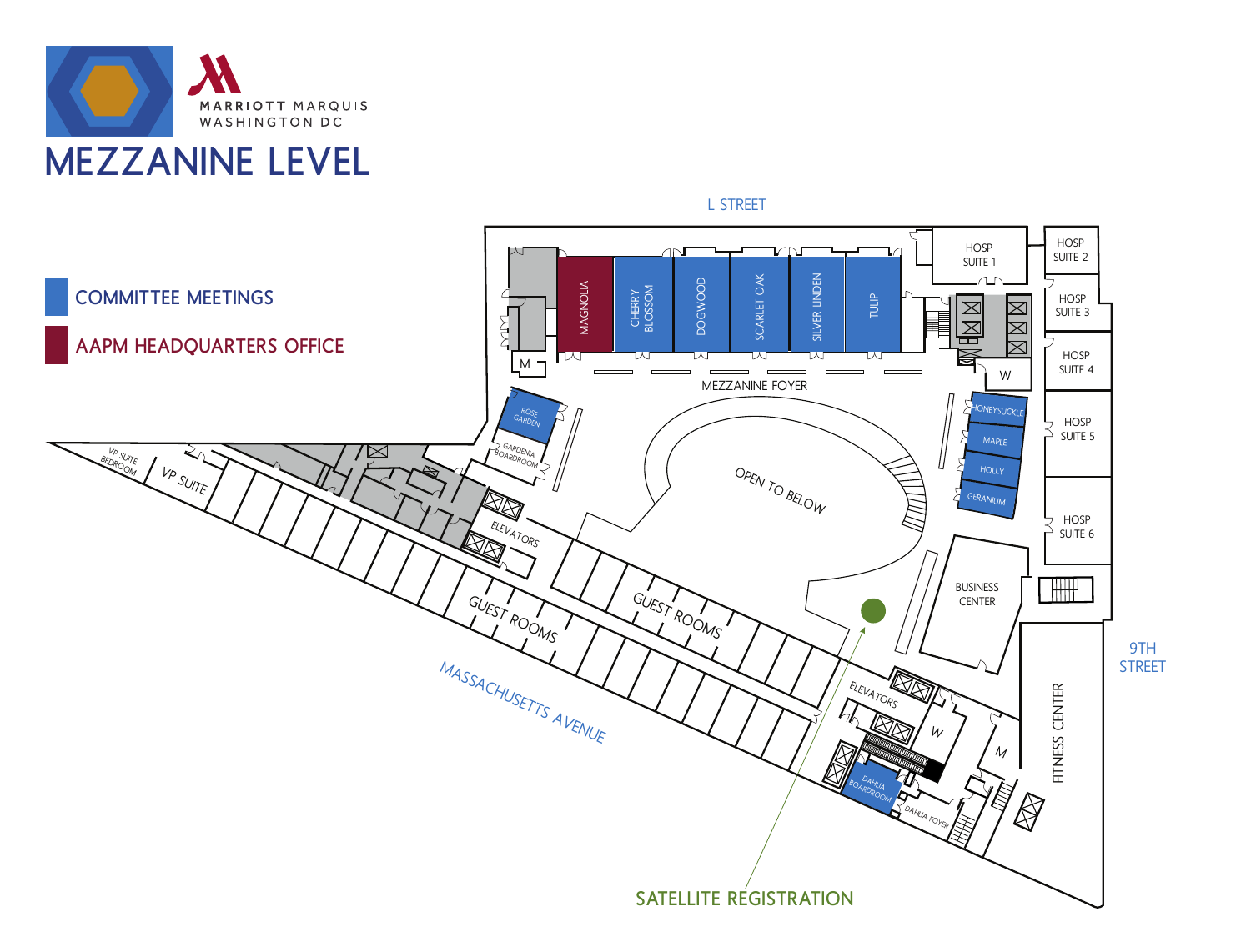

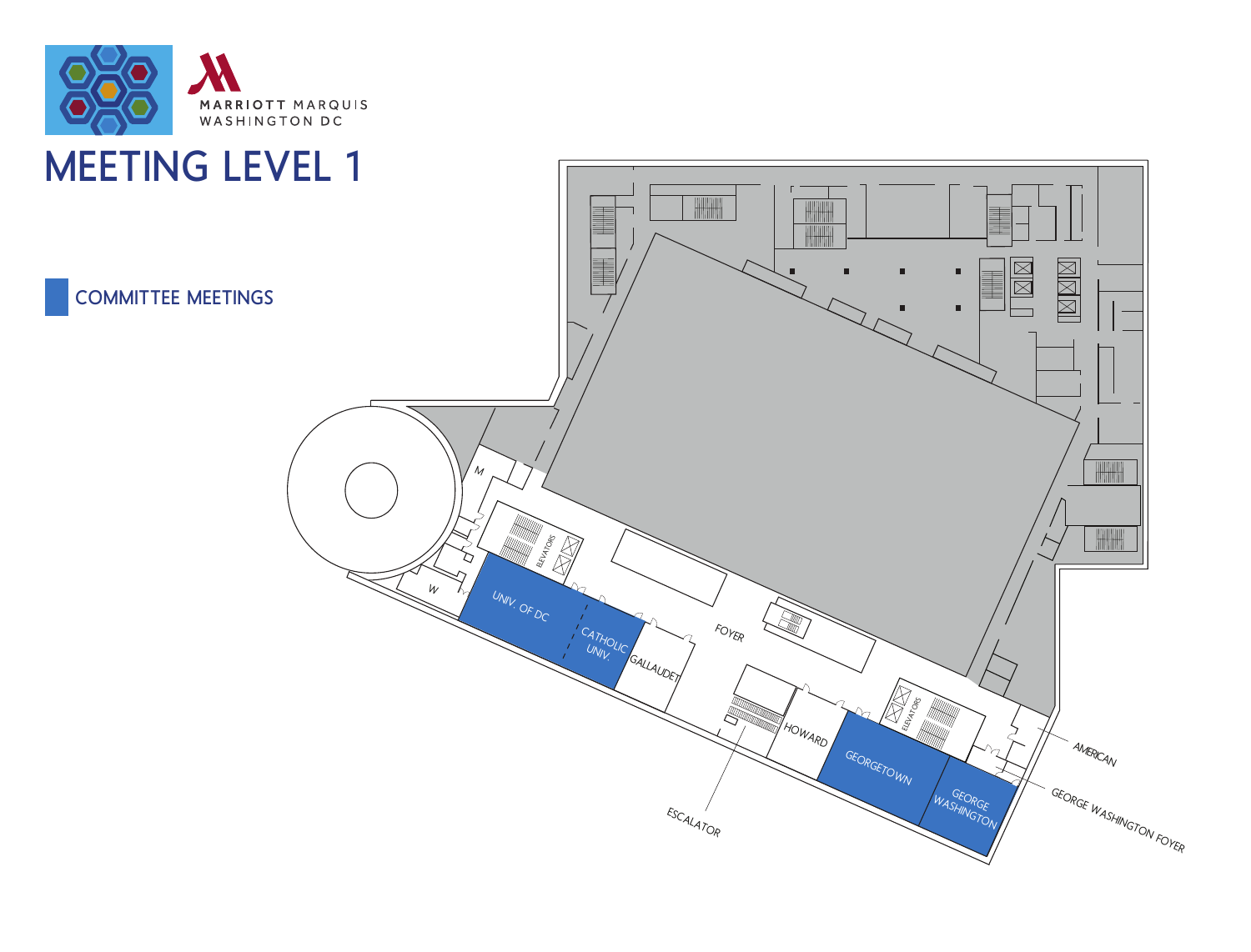

## MEETING LEVEL 2

COMMITTEE MEETINGS  $\boxtimes \boxtimes \boxtimes$  $\overline{\mathbb{Z}}$ SALON 7  $\circ$  $\mathbf{r}$  $\circ$  $\Omega$ SALON 8  $\boxed{\boxtimes\boxtimes}$  $\circ$  $\Box$  $\Box$  $\circ$ MAROUIS BALLROOM SALON 9 SALON 4  $\circ$  $\sqrt{s_{A\ell_{\text{OV}}}}_{77}$ SALON<sub>6</sub> SALON 10 M SALON<sub>3</sub> SALON<sub>5</sub>  $\begin{tabular}{|c|c|} \hline \quad \quad & \quad \quad & \quad \quad \\ \hline \quad \quad & \quad \quad & \quad \quad \\ \hline \quad \quad & \quad \quad & \quad \quad \\ \hline \quad \quad & \quad \quad & \quad \quad \\ \hline \quad \quad & \quad \quad & \quad \quad \\ \hline \quad \quad & \quad \quad & \quad \quad \\ \hline \end{tabular}$ **ELEVATORS**  $\begin{tabular}{|c|c|c|c|} \hline \quad \quad & \quad \quad & \quad \quad & \quad \quad \\ \hline \quad \quad & \quad \quad & \quad \quad \\ \hline \quad \quad & \quad \quad & \quad \quad \\ \hline \end{tabular}$ SALON 2 W SALON 12 FOYER SALON 1 SALON 13 SALON 14 SALON 15 /  $\mathcal{M}_{\mathcal{A}}$ E<br>Elementos<br>Elementos ESCALATOR REG<sup>T</sup>

SALON<sub>16</sub>

SALON<sub>17</sub>

REG

W

COAT ROOM

ESCALATOR, ELEVATOR & STAIRWAY ACCESS TO THE CONCOURSE TO WALTER E. WASHINGTON CONVENTION CENTER